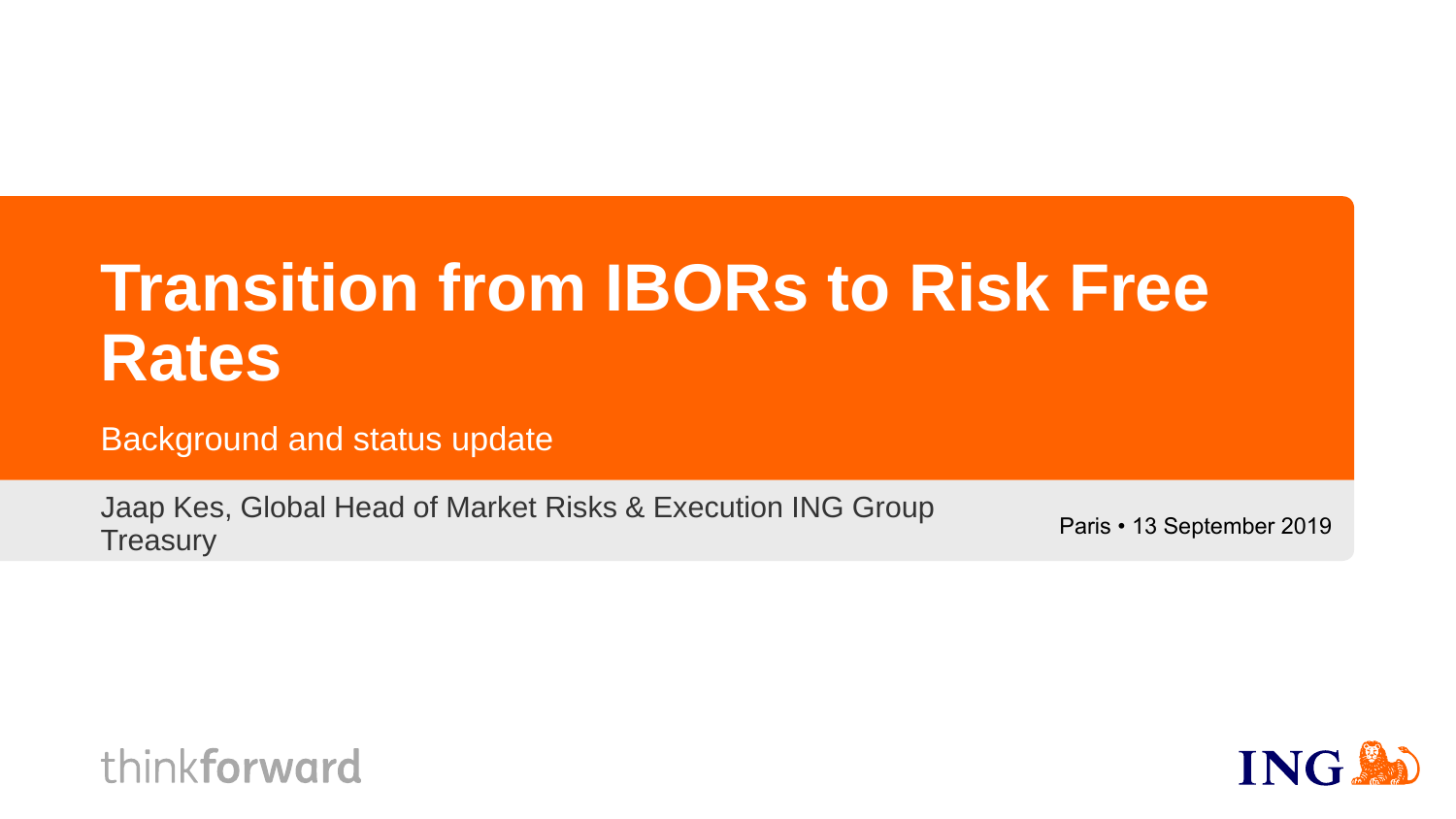### **Why the market needs alternative Risk Free Rates**

#### **FSB recommendations on 'Reforming major interest rate benchmarks':**

- Strengthen existing benchmarks by underpinning them with transaction data to the greatest extent possible
- Developing alternative nearly risk-free reference rates

Lack of transactions makes search for alternative RFRs more important

#### **EU Benchmarks Regulation sets additional requirements for:**

#### **Administrators Contributors Users** • Effective governance and control framework to ensure the integrity and reliability of the benchmark (methodology) • Apply for and obtain registration or authorization from NCA • Effective governance and control framework to ensure the integrity and reliability of all contributions of input data to the administrator • Robust written plans if benchmark ceases to exist, including fallbacks in contracts • Only registered or authorized benchmarks can be used

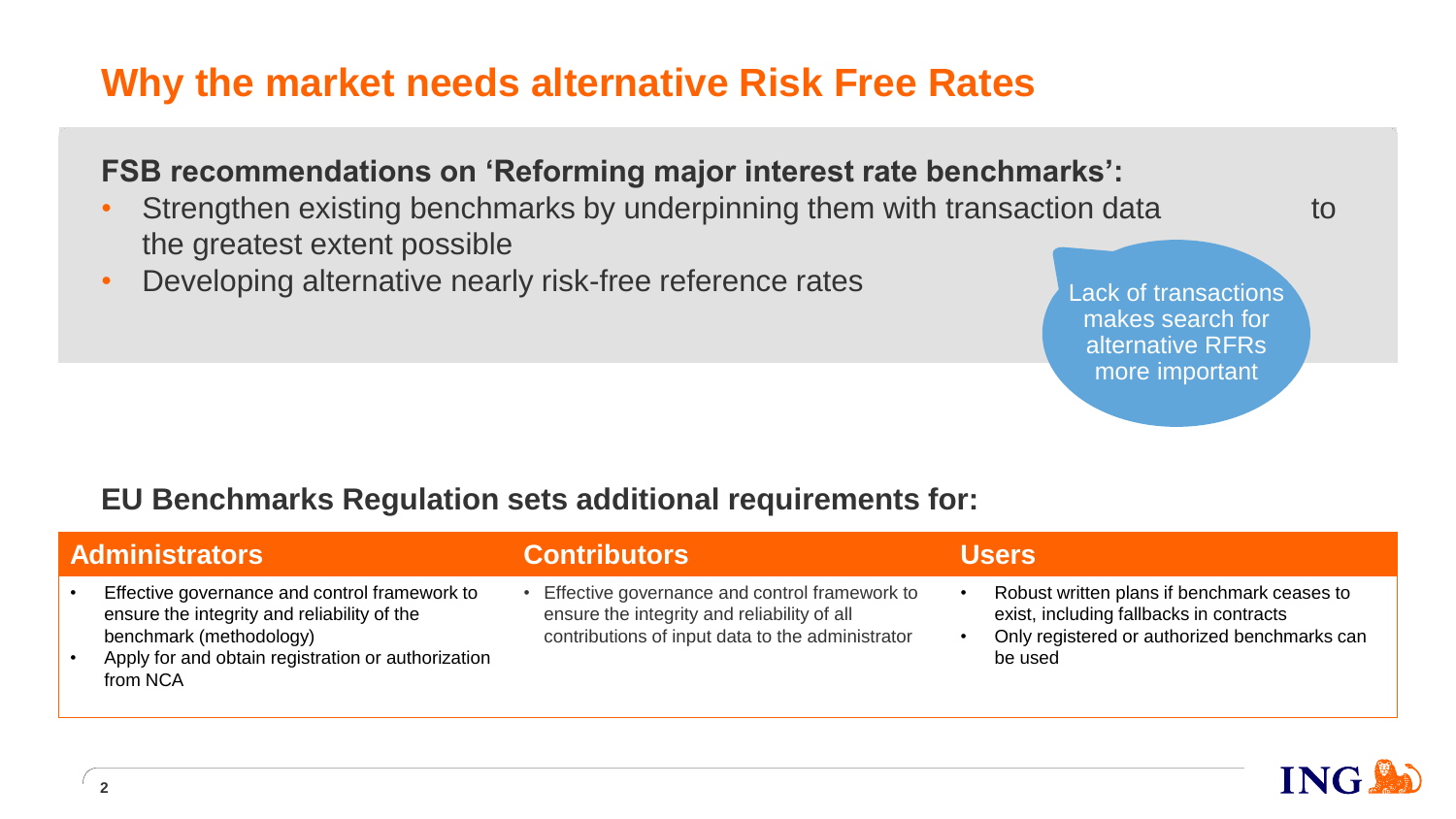## **Status reform critical IBORs**

| <b>LIBOR</b>   | Reform showed fully transaction based benchmark is not feasible<br>ICE developed hybrid methodology for LIBOR contribution<br>$\bullet$<br>FCA authorised ICE as benchmark administrator under BMR<br>FCA announced it will not compel panel banks to contribute to LIBOR as<br>$\bullet$<br>of 1 January 2022*                                                                                                                                  |
|----------------|--------------------------------------------------------------------------------------------------------------------------------------------------------------------------------------------------------------------------------------------------------------------------------------------------------------------------------------------------------------------------------------------------------------------------------------------------|
| <b>EONIA</b>   | Reform showed low number of interbank lending transactions<br>$\bullet$<br>In parallel, ECB announced to develop a new unsecured overnight rate<br>(ESTER) based on a broader set of borrowing transactions<br>EMMI announced that, in its current form, EONIA's compliance with the EU<br><b>BMR</b> cannot be warranted<br>EMMI will recalibrate EONIA to $€STR + fixed$ spread as of 2 October 2019,<br>with publication until 2 January 2022 |
| <b>EURIBOR</b> | Reform showed fully transaction based benchmark is not feasible<br>EMMI developed hybrid methodology for EURIBOR contribution<br>$\bullet$<br>April - October 2019: hybrid methodology will go live<br>FMSA authorised EMMI as administrator of hybrid EURIBOR under BMR                                                                                                                                                                         |

\* Applicable to all LIBOR currencies (USD, GBP, EUR, CHF, JPY)

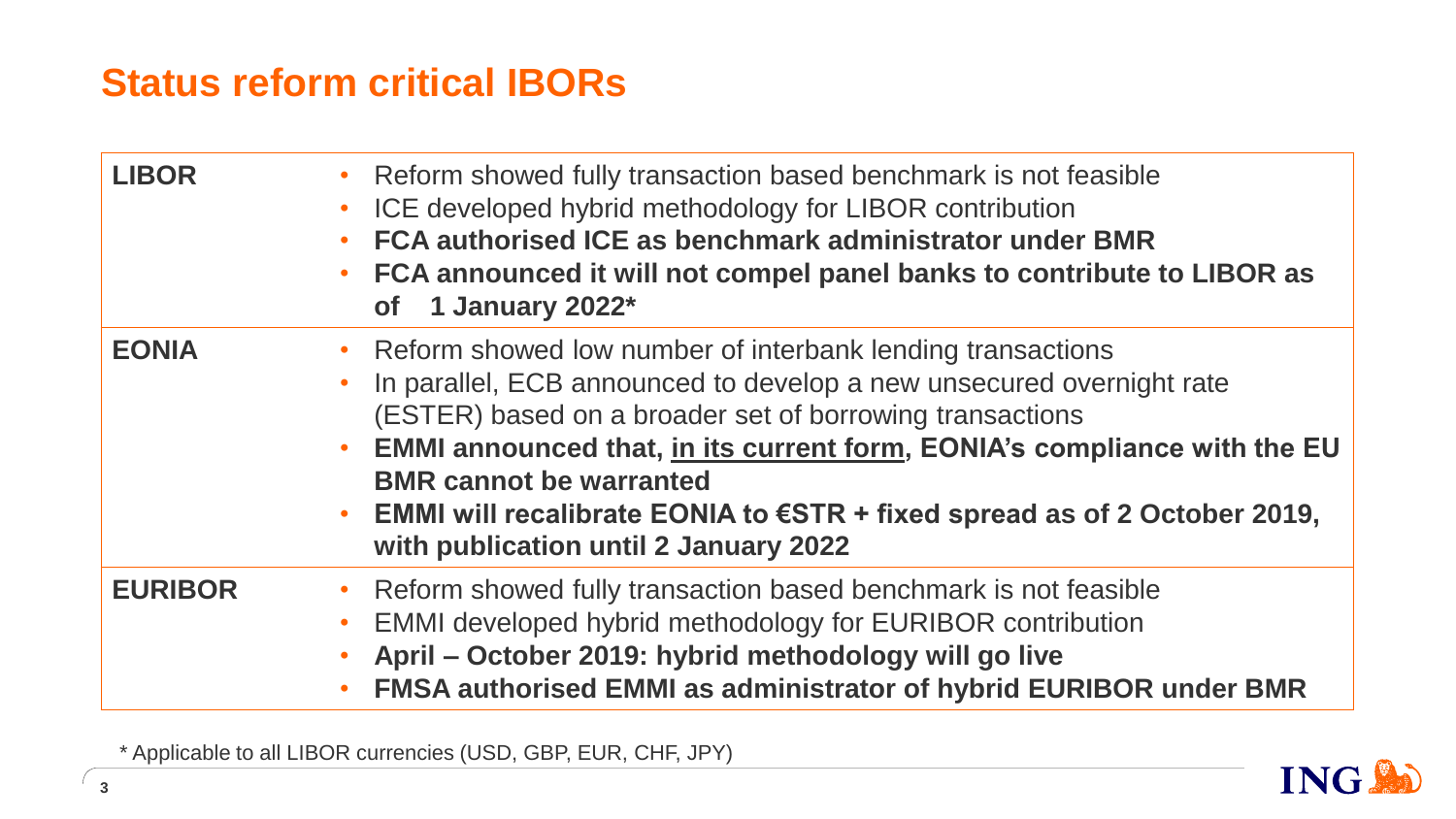## **Recommended Risk Free Rates in various jurisdictions**

|                             | <b>Administrator</b>                              | <b>Working Group</b>                                                                | <b>Chosen Rate</b>                                    | Rate type        | <b>Tenor</b> | Rate published? |
|-----------------------------|---------------------------------------------------|-------------------------------------------------------------------------------------|-------------------------------------------------------|------------------|--------------|-----------------|
|                             | <b>Federal Reserve</b><br><b>Bank of New York</b> | <b>Alternative</b><br><b>Reference Rates</b><br>Committee                           | <b>SOFR (Secured)</b><br>Overnight<br>Financing Rate) | <b>Secured</b>   | Overnight    | Yes             |
|                             | <b>European Central</b><br><b>Bank</b>            | <b>Working Group on</b><br>a RFR Rate for the<br>Euro Area                          | <b>ESTER (Euro</b><br>Short-Term Rate)                | <b>Unsecured</b> | Overnight    | <b>Oct-19</b>   |
|                             | <b>Bank of Japan</b>                              | Study Group on<br><b>Risk-Free</b><br><b>Reference Rates</b>                        | <b>TONA</b> (Tokyo<br>Overnight Average<br>Rate)      | <b>Unsecured</b> | Overnight    | Yes             |
|                             | <b>Bank of England</b>                            | <b>Working Group on</b><br><b>Sterling Risk-free</b><br><b>Rates</b>                | SONIA (Sterling<br>Overnight Index<br>Average)        | <b>Unsecured</b> | Overnight    | Yes             |
|                             | <b>SIX Swiss</b><br>Exchange                      | <b>National Working</b><br><b>Group on Swiss</b><br><b>Franc Reference</b><br>Rates | <b>SARON (Swiss</b><br>Average Rate<br>Overnight)     | <b>Secured</b>   | Overnight    | Yes             |
| Source: Citi Research, ISDA |                                                   |                                                                                     |                                                       |                  |              |                 |

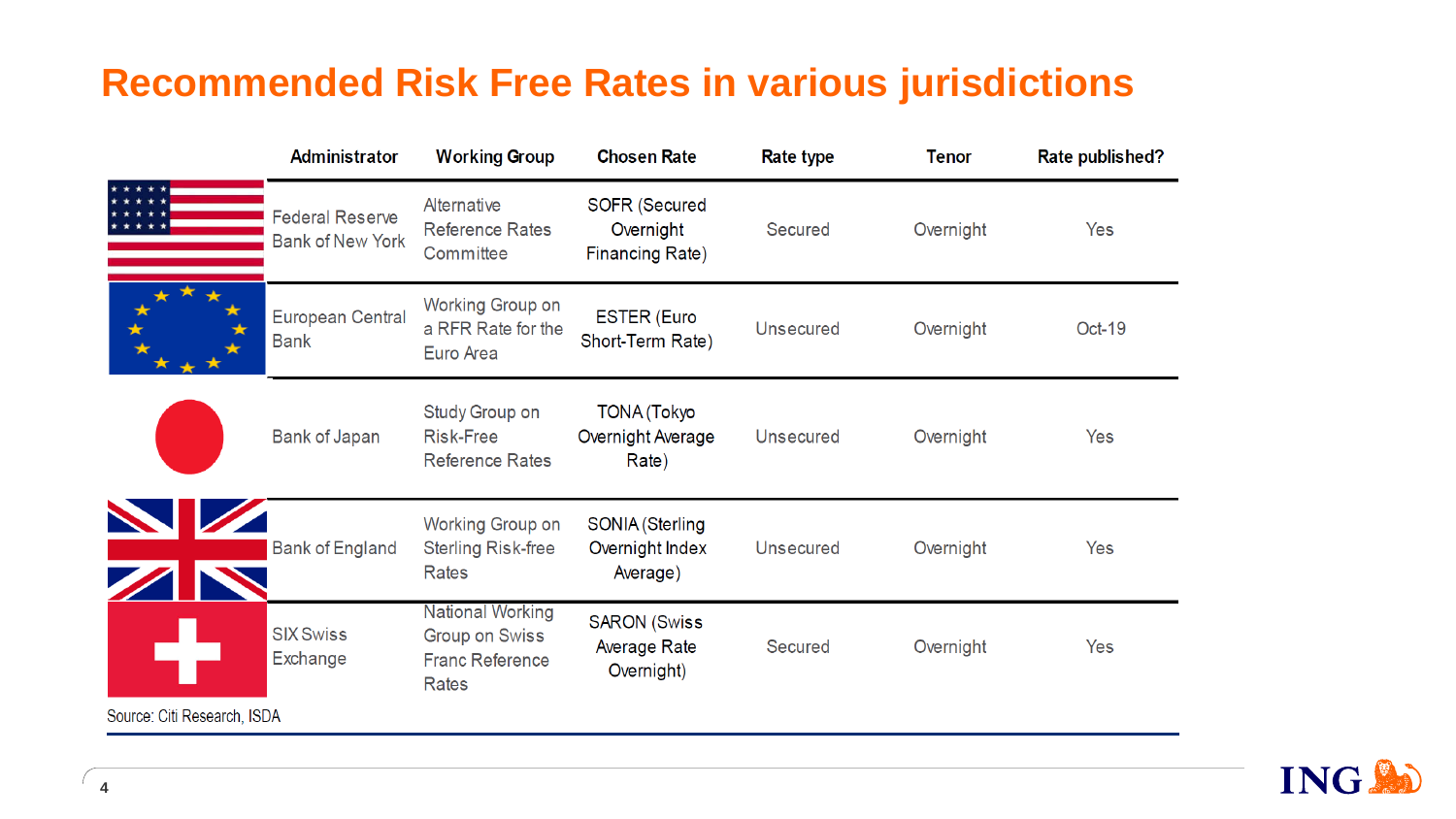### **Recommendations of Working Group on Euro Risk-Free Rates on EONIA-€STR transition and €STR-based term structure**

#### ING Madrid **EONIA- €STR transition path options**

- 1. Parallel run and contractual alternative approaches
- 2. Pure succession rate approaches
- **3. Recalibration approaches**

#### **€STR-based term structure as fallback to EURIBOR**

- 1. OIS transactions-based methodology
- **2. OIS quotes-based methodology**
- 3. OIS composite methodology
- 4. Futures-based methodology

The recalibration approach roughly encompasses:

- EONIA methodology modified to become €STR + fixed spread
- Fixed spread should be used to prevent large value transfers
- Evolved EONIA temporarily available for transition between 2 October 2019 and 31 December 2021
- Evolved EONIA will be published on T+1 instead of T
- Evolved EONIA will become BMR compliant during this period

• OIS quotes-based method most likely viable at present time